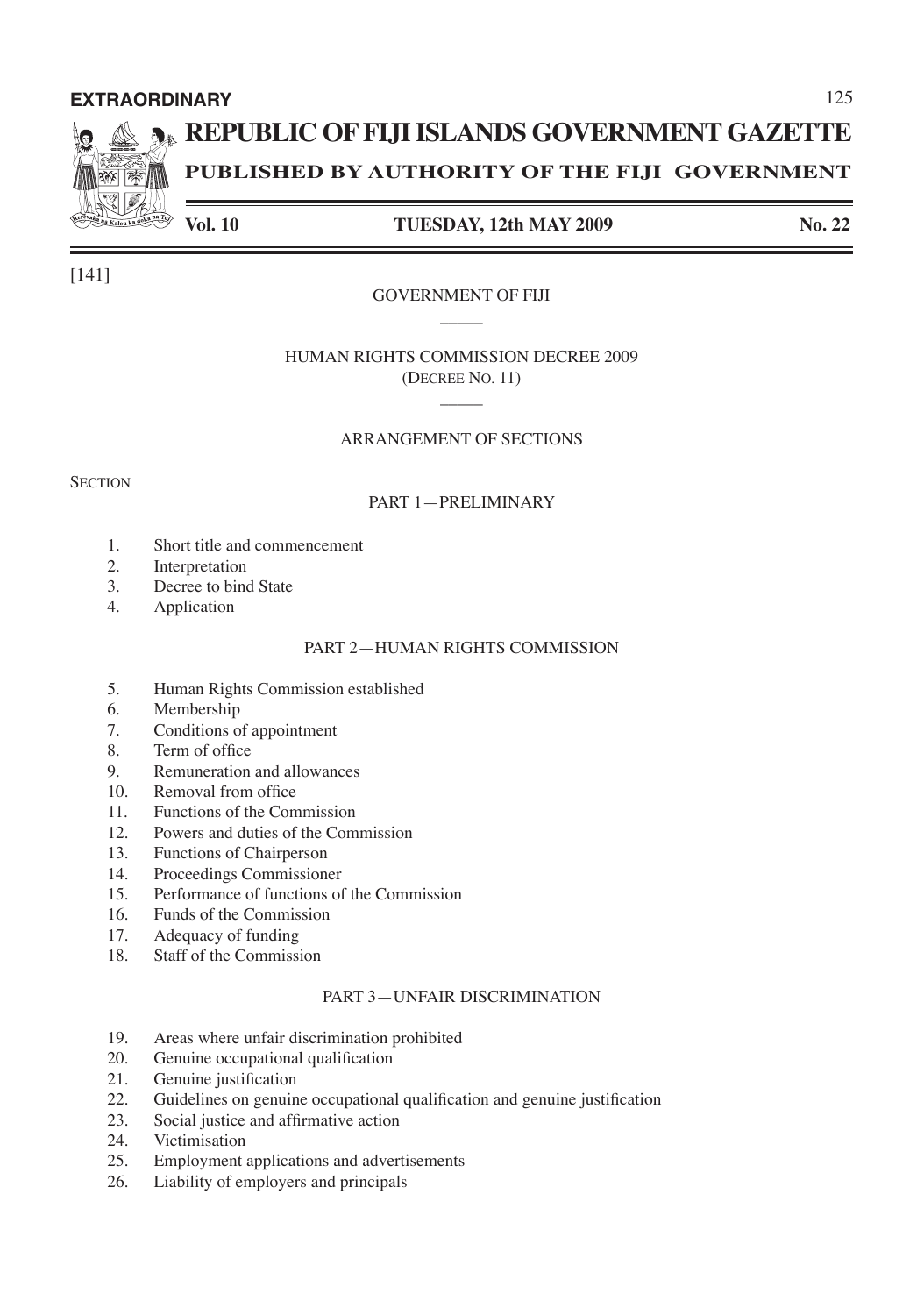# PART 4—COMPLAINTS AND INVESTIGATIONS

- 27. Complaints about contraventions of human rights
- 28. Complaints about unfair discrimination
- 29. Discretion whether to investigate
- 30. Investigation of Commission's own motion
- 31. Letters from prisoners or patients
- 32. Investigation procedure
- 33. Conciliation
- 34. Power to require information to be provided
- 35. Disclosure of certain matters not to be required
- 36. Procedure after investigation
- 37. Functions of Proceedings Commissioner
- 38. Proceedings
- 39. Right of Proceedings Commissioner to appear in High Court
- 40. Remedies
- 41. Damages
- 42. Power to make interim order
- 43. Substantial merits, evidence and hearings

# PART 5—MISCELLANEOUS

- 44. Annual Report
- 45. Delegation of functions by Commission or Commissioner
- 46. Nature of delegation
- 47. Commissioners and employees to maintain secrecy
- 48. Protection from suit
- 49. Offences
- 50. Expenses and allowances
- 51. Regulations
- 52. Repeals, Transition etc

IN exercise of the powers vested in me as the President and Commander in Chief of the Republic of the Fiji Military Forces, I hereby make the following Decree—

 $\overline{\phantom{a}}$  , where  $\overline{\phantom{a}}$ 

# PART 1—PRELIMINARY

# *Short title and Commencement*

1. This Decree may be cited as the Human Rights Commission Decree 2009, and shall come into force on 12th May 2009.

#### *Interpretation*

2. In this Decree, unless the context otherwise requires—

"Commission" means the Human Rights Commission which is established by this Decree and which has functions conferred by this Decree;

"Commissioner" means any member of the Human Rights Commission;

"department" means a department in the public service;

"employment" includes—

- *(a)* the employing of an independent contractor;
- *(b)* the relationship between a person for whom work is done by contract worker pursuant to a contract and the person who supplies that worker;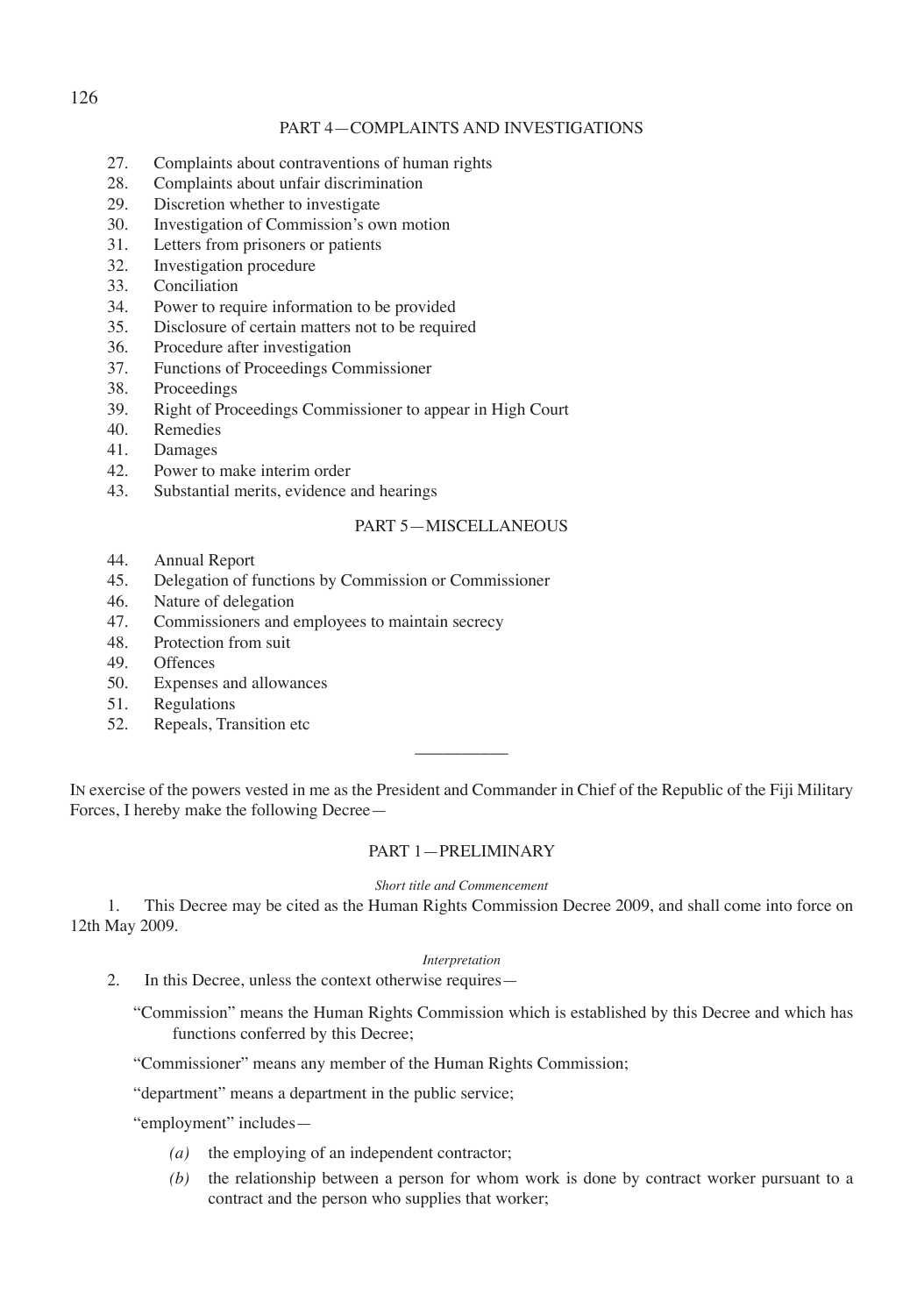- *(c)* employment in the public service, including the Fiji Police Force, the Fiji Prisons Service and the Republic of Fiji Military Forces;
- *(d)* unpaid work;
- "functions of the Commission" means the functions conferred on the Commission by this Decree, or by or under any other written law.
- "human rights" means the rights embodied in those United Nations Covenants and Conventions on Human Rights which are ratified by the State of Fiji, and the rights and freedoms as may be prescribed by the President by Decree;
- "Minister" means the Minister responsible for human rights matters;

"Proceedings Commissioner" means the person designated as such under section 14;

"prohibited ground of discrimination" means—

- *(a)* actual or supposed personal characteristics or circumstances, including race, ethnic origin, colour, place of origin, gender, sexual orientation, birth, primary language, economic status, age or disability; or
- *(b)* opinions or beliefs, except to the extent that those opinions or beliefs involve harm to others or diminution of the rights or freedoms of others,

Provided however, that any law or administrative action which—

- *(a)* appropriates revenues or other moneys for particular purposes;
- *(b)* imposes a retirement age on a person who is the holder of a public office;
- *(c)* imposes on persons who are not citizens a disability or restriction, or confers on them a privilege or advantage, not imposed or conferred on citizens;
- *(d)* makes provision with respect to adoption, marriage, divorce, burial, devolution of property on death or other like matters;

shall be exempt from and shall not infringe or contravene the prohibited grounds of discrimination

#### *Decree to bind State*

3. This Decree binds the State.

# *Application*

4. This Decree applies both within and outside the Fiji Islands.

# PART 2—HUMAN RIGHTS COMMISSION

#### *Human Rights Commission established*

5.—(1) This section establishes the Human Rights Commission, which shall have such functions, powers and duties as prescribed in this Decree.

(2) The Commission is a body corporate with perpetual succession and a common seal, may enter into contracts, may sue and be sued in its corporate name, has the power to acquire, hold and dispose of property both real and personal and generally may do all such acts and things as are necessary for and incidental to the performance of its functions by or under this Decree or any other written law.

(3) Without limiting any other provision of this Decree, the Commission has the rights, powers and privileges of a natural person of full age and capacity.

# *Membership*

- $6. (1)$  The Commission consists of  $-$ 
	- *(a)* a chairperson; and
	- *(b)* 2 other members.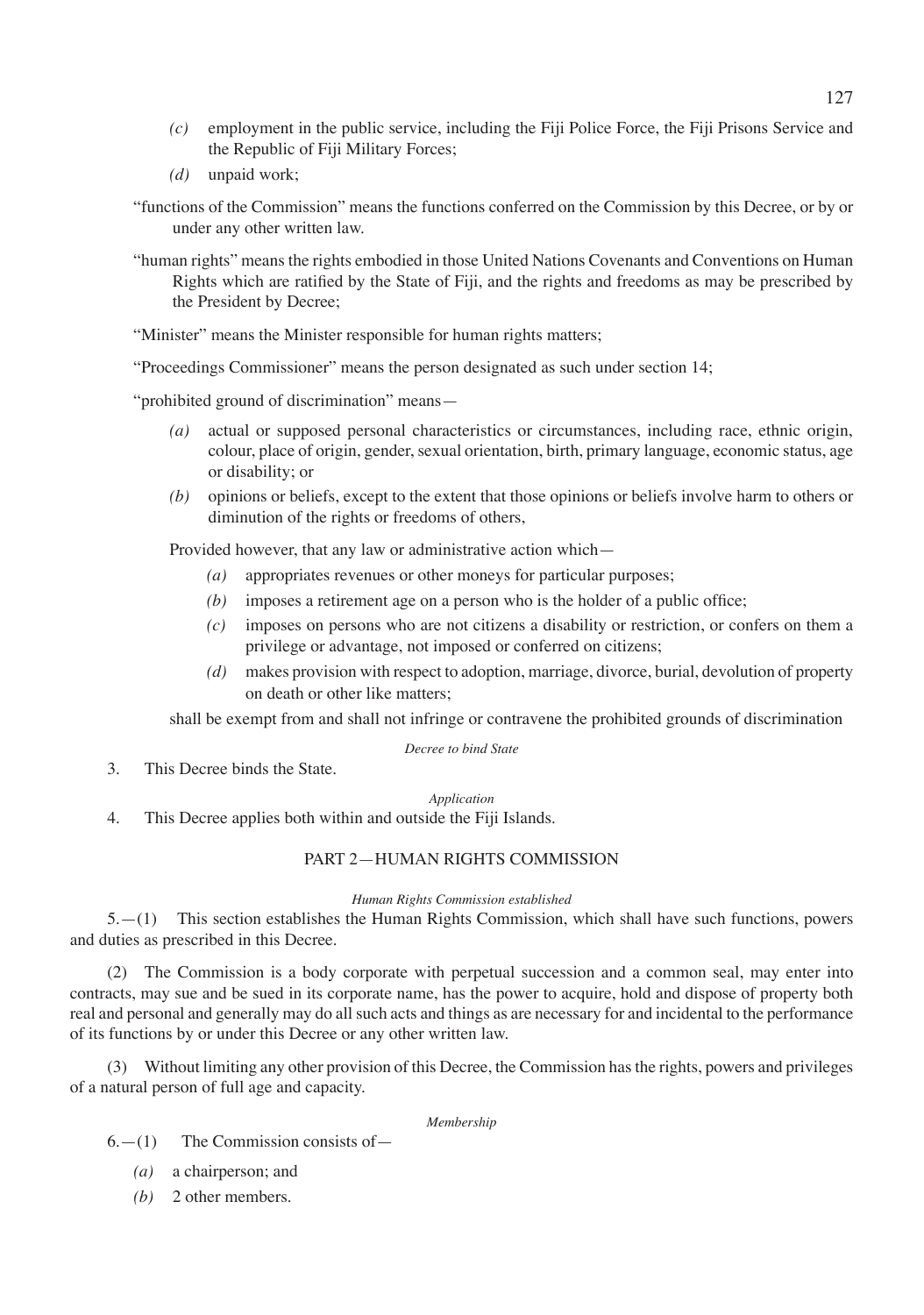(2) The chairperson is appointed by the President, acting in his or her own judgment following consultation with the Prime Minister.

(3) The other members are appointed by the President, on the advice of the Prime Minister.

(4) In advising the President as to the persons to be appointed as members of the Commission pursuant to subsection (3), the Prime Minister must have regard not only to their personal attributes but also to their knowledge or experience of the different aspects of matters likely to come before the Commission.

## *Conditions of appointment*

7.—(1) A Commissioner must not—

- *(a)* actively engage in politics;
- *(b*) subject to subsection (2), engage either directly or indirectly in the management or control of a body corporate, or of any other body carrying on business for profit.
- (2) Nothing in subsection (1)*(b)* prevents a Commissioner from—
	- *(a)* holding office in a professional body in relation to which his or her qualifications are relevant; or
	- *(b)* engaging in the direct or indirect management or control of a body corporate, or of any other body carrying on business for profit, if leave for such engagement is granted by the Minister.

## *Term of office*

8. The chairperson and the members of the Commission hold office for a term of any period up to 3 years, and are eligible for re-appointment.

## *Remuneration and Allowances*

9. The chairperson and the members of the Commission are entitled to such remuneration and allowance as fixed under the Prescription of Salaries Act or any written law.

# *Removal from office*

10. The chairperson and the members of the Commission may be removed by the President for inability to perform the functions of the office (whether arising from infirmity of body or mind, absence, or any other cause) or for misbehaviour, or may otherwise be removed by giving one month's notice or one month's remuneration in lieu of notice.

#### *Functions of the Commission*

 $11.-(1)$  Subject to subsection (2), the functions of the Commission are

- *(a)* to educate the public about the nature and content of human rights;
- *(b)* to make recommendations to the Government about matters affecting compliance with human rights;
- *(c)* to promote and protect human rights of all persons in Fiji;
- *(d)* to perform such other functions as are conferred on it by this Decree or any written law.

(2) Notwithstanding anything contained in this Decree or any written law, the functions, powers and duties of the Commission do not extend to receiving complaints against, or investigating, questioning or challenging, the legality or validity of the Fiji Constitution Amendment Act 1997 Revocation Decree 2009, or such other Decrees made or as may be made by the President.

(3) For the purpose of performing its functions the Commission has the powers and duties conferred by this Decree.

#### *Powers and duties of the Commission*

 $12. - (1)$  The Commission has the following powers and duties—

- *(a)* to increase general awareness of human rights, including by making public statements and educating public opinion and public officials, coordinating human rights programs and acting as a source of human rights information;
- *(b)* to invite and receive representations from members of the public on any matter affecting human rights;

128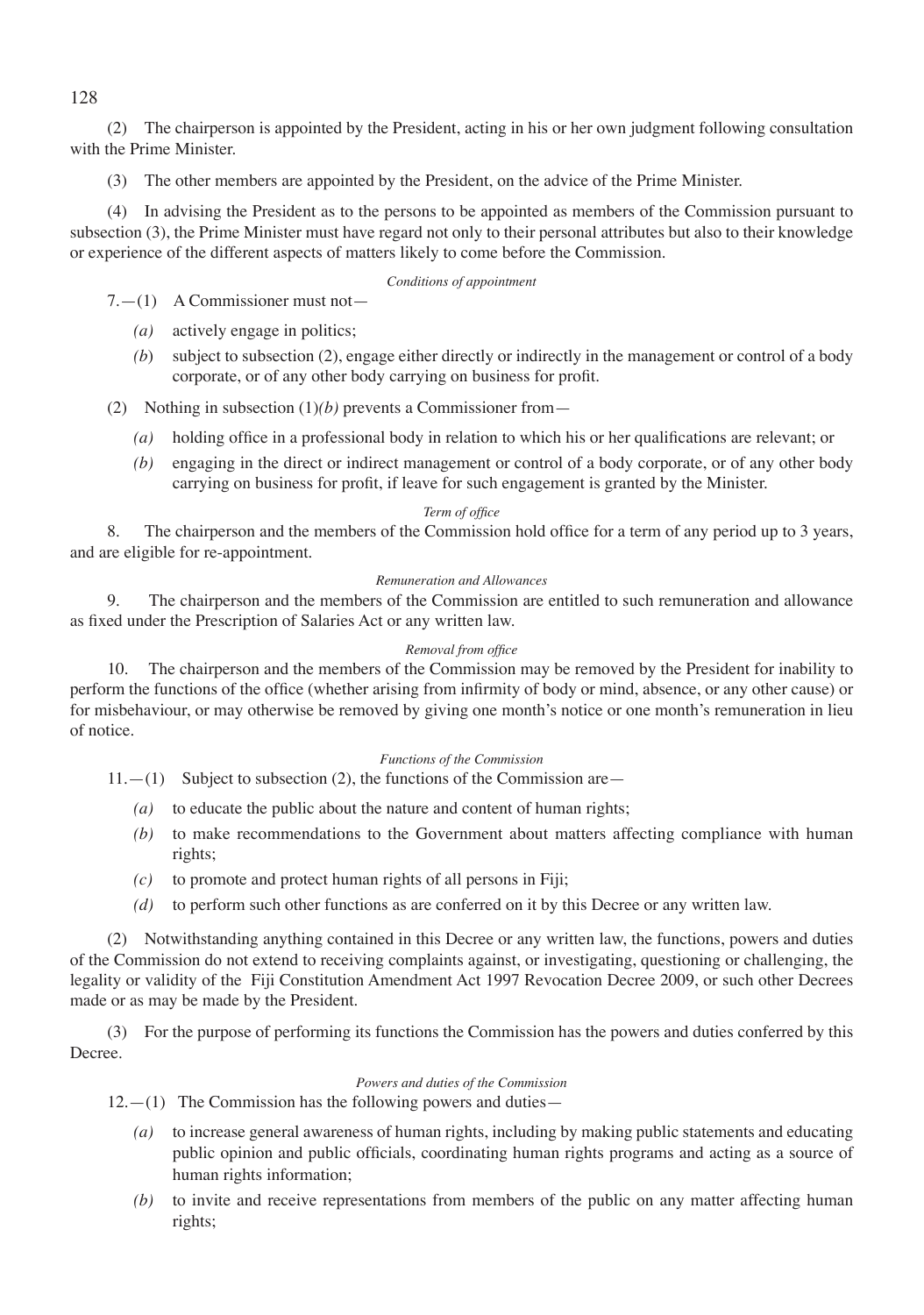- *(c)* to consult and co-operate with other persons and bodies concerned with the promotion and protection of human rights;
- *(d)* to inquire generally into any procedure or practice whether governmental or non-governmental, if it appears to the Commission that human rights are, or may be, infringed thereby;
- *(e)* to make recommendations to the Government on the desirability of legislative, administrative or other action so as to give better protection to human rights;
- *(f)* to promote better compliance in Fiji with standards laid down in international instruments on human rights;
- *(g)* to encourage the ratification of international human rights instruments by the State and, where appropriate, to recommend the withdrawal of reservations entered to those instruments;
- *(h)* to advise the Government on its reporting obligations under international human rights instruments and, without derogating from the primacy of the Government's responsibility for preparing those reports, to advise on the content of the reports;
- *(i)* to make recommendations on the implications of any proposed law or any proposed policy of the Government that may affect human rights;
- *(j)* to investigate allegations of contraventions of human rights and allegations of unfair discrimination, of its own motion or on complaint by individuals, groups or institutions on their own behalf or on behalf of others;
- *(k)* to resolve complaints by conciliation and to refer unresolved complaints to the courts for decision;
- *(l)* to advise on any human rights matter referred to it by the Government having regard to the available resources and priorities of the Commission.
- *(m)* to publish guidelines for the avoidance of acts or practices that maybe inconsistent with or contrary to human rights;
- *(n)* to take part in international meetings and other activities on human rights; and to co-operate with other national, regional and international human rights bodies.

(2) The Commission may, from time to time, in the public interest or in the interests of any person or department, publish in any manner it thinks fit reports relating generally to the exercise of its functions or to any particular case or cases investigated under this Decree.

(3) The Commission must not investigate (but may comment on) any decision by a court of law.

# *Functions of Chairperson*

- 13. The functions of the Chairperson are—
	- *(a)* to chair meetings of the Commission;
	- *(b)* to be responsible for matters of administration in relation to the Commission;
	- *(c)* to allocate spheres of responsibility among Commissioners:
	- *(d)* any other functions conferred or imposed on the Chairperson by this Decree or any other written law.

# *Proceedings Commissioner*

14.—(1) The Chairperson may from time to time in writing designate a Commissioner, or the Chairperson himself or herself, to act as Proceedings Commissioner for the purposes of this Decree.

(2) A designation under subsection (1) may operate for a specified period of time and may either be general or specify a particular case or cases or class of cases.

(3) Until a designation under subsection (1) is revoked, it continues in force according to its terms.

(4) A designation under this section is revocable at will and no such designation prevents the exercise of any function by the Commission as a whole.

#### *Performance of functions of the Commission*

15.—(1) A decision of the Commission requires the concurrence of a majority of its members and it may act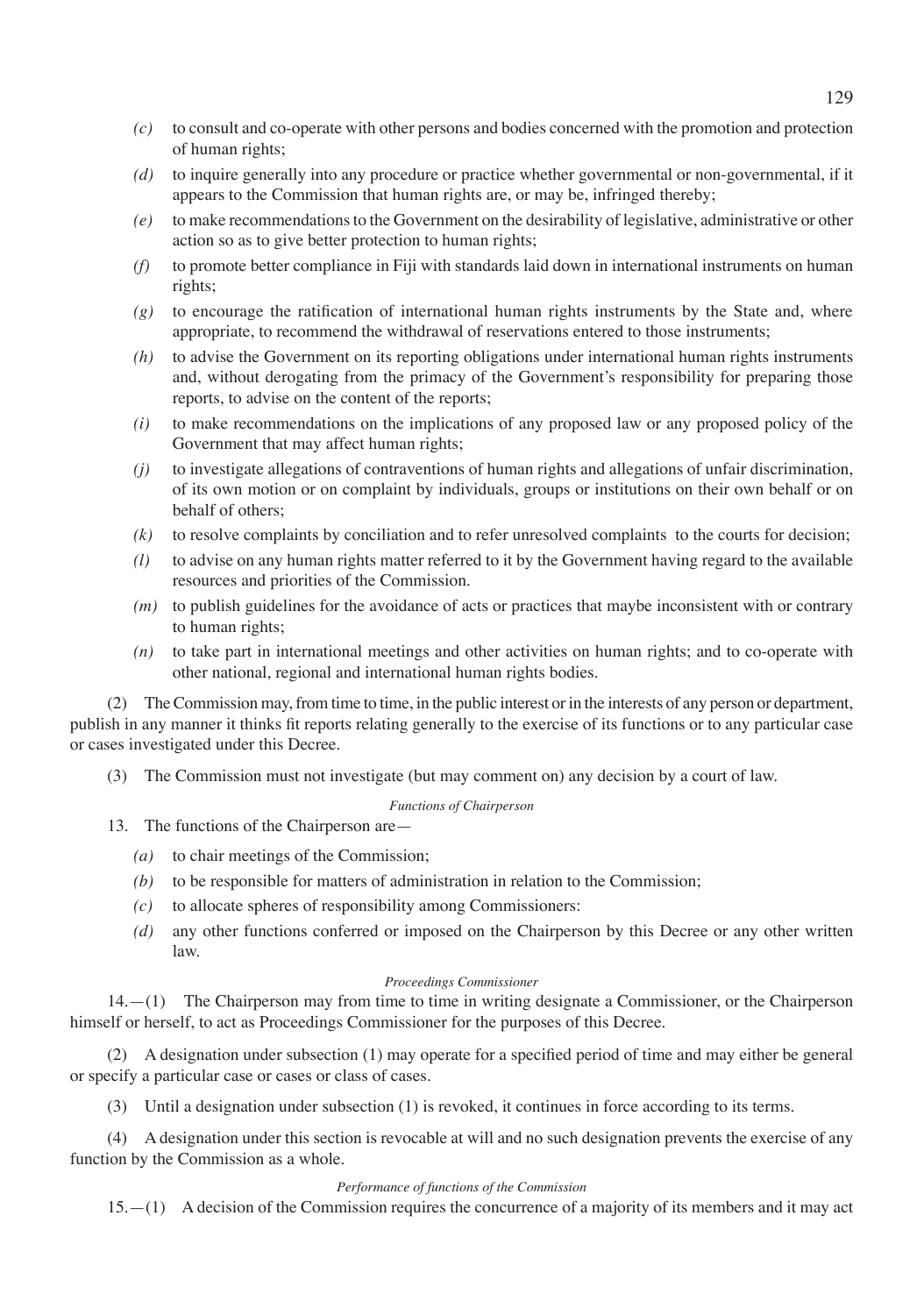despite the absence of a member but, if, in a particular case, a vote is taken to decide a question and the votes cast are equally divided, the chairperson must exercise a casting vote.

(2) Meetings of the Commission are to be held at such times and places as the Commission or the Chairperson from time to time appoints.

(3) At a meeting of the Commission, the quorum necessary for the transaction of business is the Chairperson and one Commissioner.

(4) Subject to this section, the Commission may regulate its own procedure.

 (5) In the performance of its functions or the exercise of its powers, the Commission is not subject to the direction or control of any other person or authority, except a court of law or as otherwise provided by this Decree.

- (6) Nothing in subsection (5) limits—
	- *(a)* the responsibility of the Government for the structure of the Commission;
	- *(b)* the Government's general policy responsibility for the management of the Commission; and
	- *(c)* the power of the Government, through the Minister, to give general policy, administrative and financial guidelines to the Commission.

 (7) In addition to the functions conferred upon it by or under this Decree, the Commission has such powers and other functions (if any) as are prescribed by law.

 (8) The validity of the transaction of business of the Commission is not affected if someone who was not entitled to do so took part in the proceedings.

#### *Funds of the Commission*

 $16. - (1)$  The funds of the Commission consist of  $-$ 

- *(a)* any moneys appropriated for the purposes of the Commission and paid to the Commission;
- *(b)* all other moneys lawfully received by the Commission for its purposes; and
- *(c)* all accumulations of income derived from any such money.
- (2) The accounts of the Commission must be audited by the Auditor General.

# *Adequacy of funding*

17. The Minister must use his or her best endeavours to ensure that moneys appropriated for the Commission are adequate—

- *(a)* for the performance of the functions of the Commission; and
- *(b)* to maintain the Commission's independence and impartiality.

# *Staff of the Commission*

 $18. - (1)$  The Commission must appoint-

- *(a)* a Director of the Commission; and
- *(b)* any other employees, including casual and contract employees, needed for the efficient performance of the functions of the Commission.

(2) The Director and other employees of the Commission are subject to the control and direction of the Commission.

(3) The Director and other employees of the Commission hold office on terms and conditions determined by the Commission after consultation with the Public Service Commission.

(4) The Director of the Commission is entitled to such remuneration determined from time to time by the Higher Salaries Commission.

(5) Any person employed as a staff of the Commission prior to the commencement of this Decree (excluding the Chairperson and members of the Commission), shall continue to be employed as a staff of the Commission, as if appointed under the provisions of this Decree.

130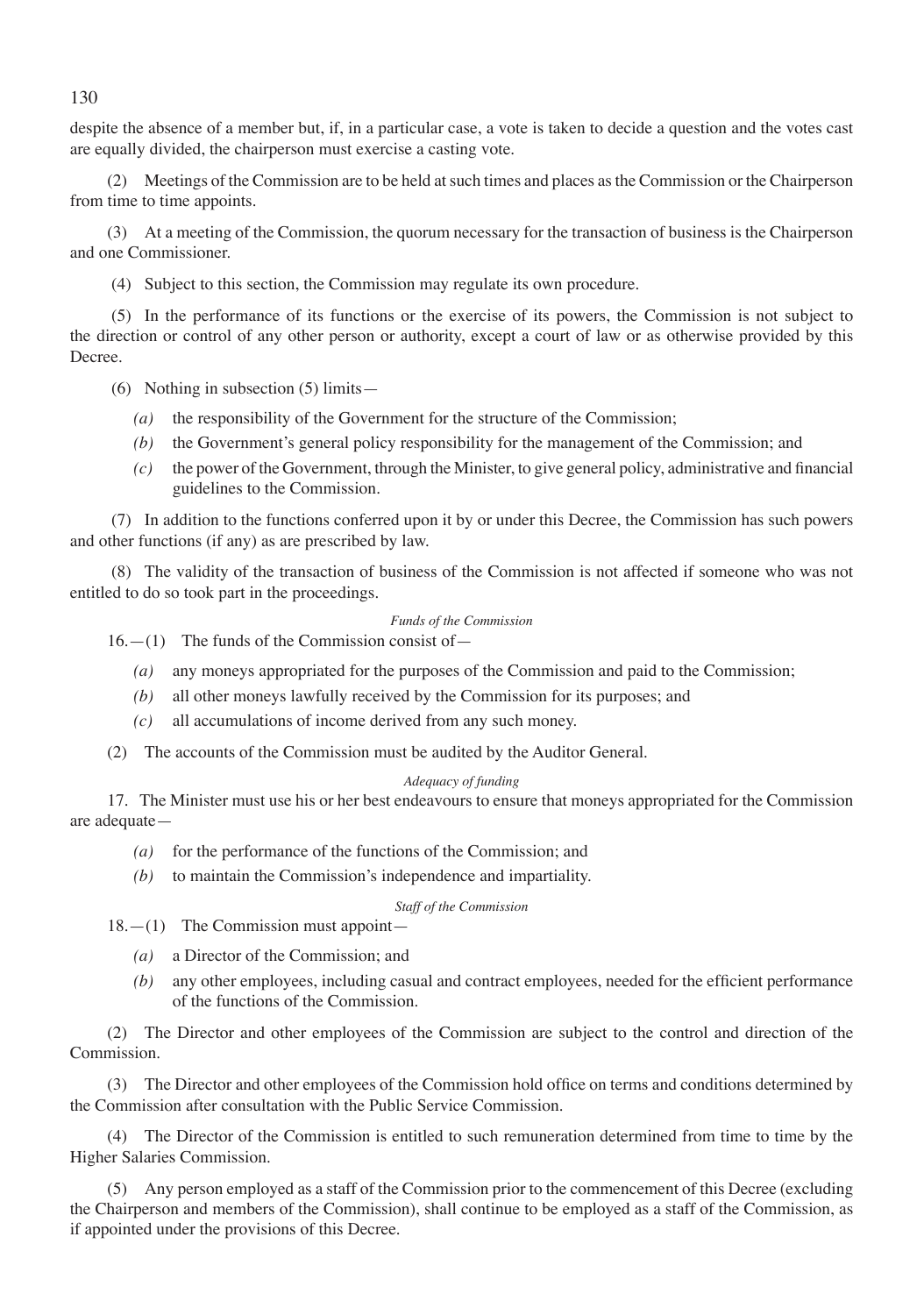# PART 3—UNFAIR DISCRIMINATION

# *Areas where unfair discrimination prohibited*

 $19. - (1)$  It is unfair discrimination for a person, while involved in any of the areas set out in subsection (3), directly or indirectly to differentiate adversely against or harass any other person by reason of a prohibited ground of discrimination.

(2) Without limiting subsection (1), sexual harassment, for the purposes of this section, constitutes harassment by reason of a prohibited ground of discrimination.

- (3) The areas to which subsection  $(1)$  applies are
	- *(a)* the making of an application for employment, or procuring employees for an employer, or procuring employment for other persons;
	- *(b)* employment;
	- *(c)* participation in, or the making of an application for participation in a partnership;
	- *(d)* the provision of an approval, authorisation or qualification that is needed for any trade, calling or profession;
	- *(e)* the provision of training, or facilities or opportunities for training, to help fit a person for any employment;
	- *(f)* subject to subsection (4), membership, or the making of an application for membership, of an employers' organisation, an employees' organisation or an organisation that exists for members of a particular trade, calling or profession;
	- *(g)* the provision of goods, services or facilities, including facilities by way of banking or insurance or for grants, loans, credit or finance;
	- *(h)* access by the public to any place, vehicle, vessel, aircraft or hovercraft which members of the public are entitled or allowed to enter or use;
	- *(i)* the provision of land, housing or other accommodation;
	- *(j)* access to, and participation in, education.

(4) Subsection (3)*(f)* does not apply to access to membership of a private club or to the provision of services or facilities to member of a private club.

#### *Genuine occupational qualification*

20.—(1) It is not unfair discrimination in relation to any of the areas referred to in paragraphs *(a)* to *(e)* of section 19(3) if the prohibited ground of discrimination is a genuine occupational qualification.

(2) For the avoidance of doubt, adverse differentiation by reason of a prohibited ground of discrimination is a genuine occupational qualification where a position is for the purposes of an organised religion and the differentiation complies with the doctrines, rules or established customs of the religion.

# *Genuine justification*

21. Adverse differentiation by reason of a prohibited ground of discrimination in relation to any of the areas referred to in paragraphs *(f)* to *(j)* of section 19(3) is not unfair discrimination if there is genuine justification for the differentiation.

# *Guidelines on genuine occupational qualification and genuine justification*

22. Without limiting the Commission's power to issue guidelines on any other matter within its jurisdiction the Commission may, for the avoidance of acts and practices which might amount to unfair discrimination, from time to time issue non-binding guidelines on genuine occupational qualifications and genuine justification.

# *Social justice and affirmative action*

23. A programme, whether provided by the Government or by the private sector, designed to achieve for any groups or categories of persons who are disadvantaged effective equality of access to the areas set out in section 19(3) is not unfair discrimination.

#### *Victimisation*

24. It is unfair discrimination for a person while involved in any of the areas set out in section 19(3) to victimise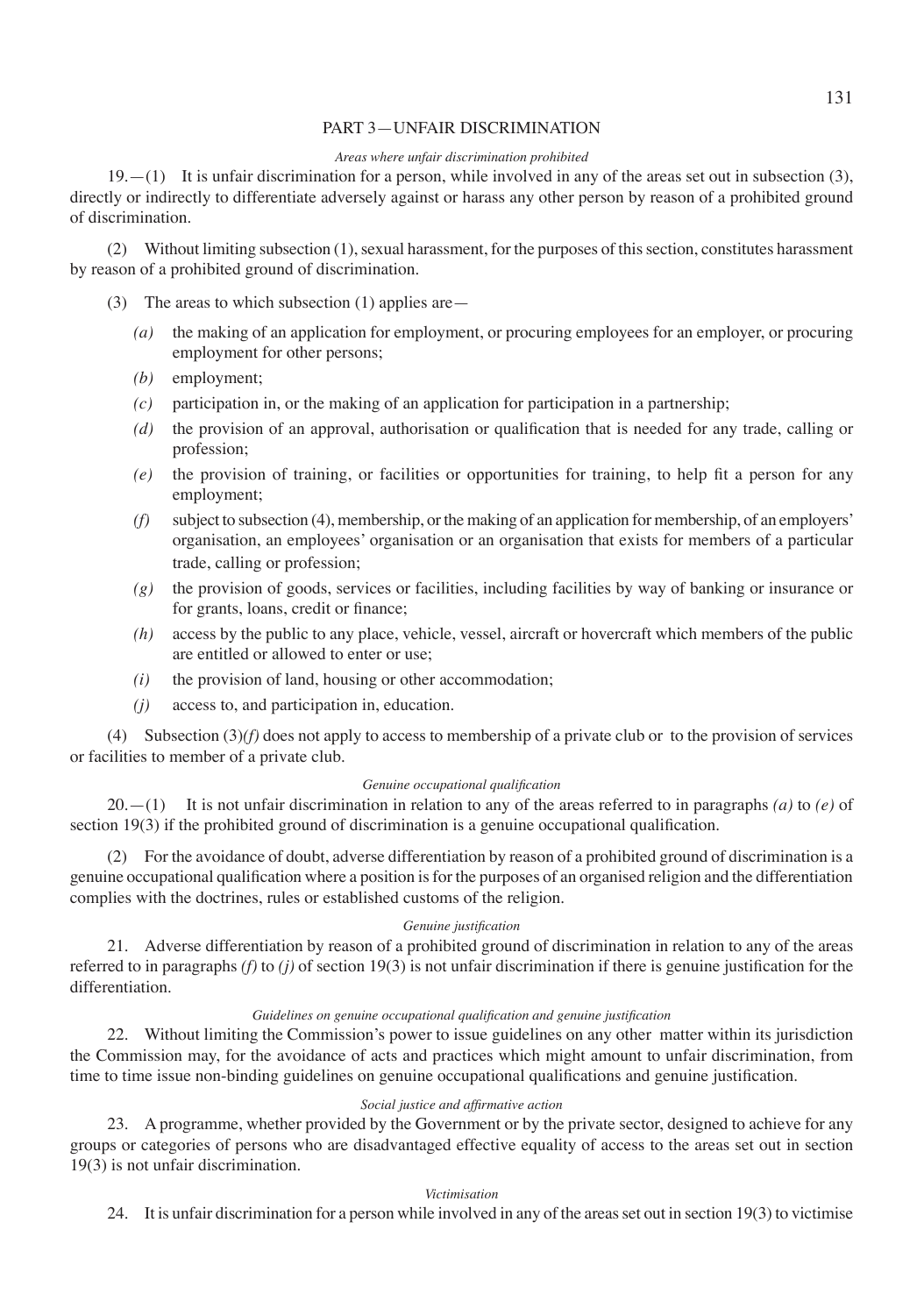any other person on the ground that that person, or a relative or associate of that person—

- *(a)* intends to make use of his or her rights under this Decree or any other written law;
- *(b)* has made use of his or her rights, or promoted the rights of some other person, under this Decree or any other written law;
- *(c)* has given information or evidence in relation to any complaint, investigation or proceeding under this Decree or any other written law;
- *(d)* has declined to do any act which would contravene this Decree or any other written law; or
- *(e)* has otherwise done anything under or by reference to this Decree or any other written law.

#### *Employment applications and advertisements*

 $25 - (1)$  It is unfair discrimination-

- *(a)* to use or circulate any form of application, or to make any enquiry of or about any person seeking employment, which indicates, or could reasonably be understood as indicating, an intention directly or indirectly to differentiate adversely by reason of a prohibited ground of discrimination; or
- *(b)* to publish or display, or cause or allow to be published or displayed, any advertisement or notice which indicates, or could reasonably be understood as indicating, an intention to differentiate adversely by reason of a prohibited ground of discrimination.
- (2) Subsection (1) does not affect the operation of sections 20, 21 and 23.

# *Liability of employers and principals*

 $26. - (1)$  Subject to subsection (3), anything done or omitted by a person as an employee of another person is, for the purposes of this Decree, to be treated as done or omitted by the other person as well as by the first-mentioned person, whether or not it was done with that other person's knowledge or approval.

(2) Anything done or omitted by a person as the agent of another person is, for the purposes of this Decree, to be treated as done or omitted by that other person as well as by the first-mentioned person, unless it was done or omitted without that other person's express or implied authority, previous or subsequent.

(3) In proceedings under this Decree against any person in respect of an act alleged to have been done or omitted by an employee of that person, it is a defence for that person to prove that he or she took all steps reasonably practicable to prevent the employee from doing or omitting the act, or from doing or omitting as an employee of that person acts or omissions of that description.

# PART 4—COMPLAINTS AND INVESTIGATIONS

# *Complaints about contravention of human rights*

 $27.–(1)$  Any person may make a complaint to the Commission, including a representative complaint on behalf of other persons with a similar cause of complaint, about a contravention or alleged contravention of human rights.

(2) Notwithstanding anything contained in this Decree, the Commission shall not receive, nor shall it investigate on its own motion, any complaints questioning or challenging the legality or validity of the Fiji Constitution Amendment Act 1997 Revocation Decree 2009, or such other Decrees made or as may be made by the President.

#### *Complaints about unlawful discrimination*

28.—(1) Any person may make a complaint to the Commission, including a representative complaint on behalf of other persons with a similar cause of complaint, about unfair discrimination.

(2) Notwithstanding anything contained in this Decree, the Commission shall not receive, nor shall it investigate on its own motion, any complaints questioning or challenging the legality or validity of the Fiji Constitution Amendment Act 1997 Revocation Decree 2009, or such other Decrees made or as may be made by the President.

#### *Discretion whether to investigate*

 $29.–(1)$  The Commission must investigate any complaint received by it, unless before commencing or during the investigation it decides not to do so because—

*(a)* the complaint is not within the jurisdiction of the Commission;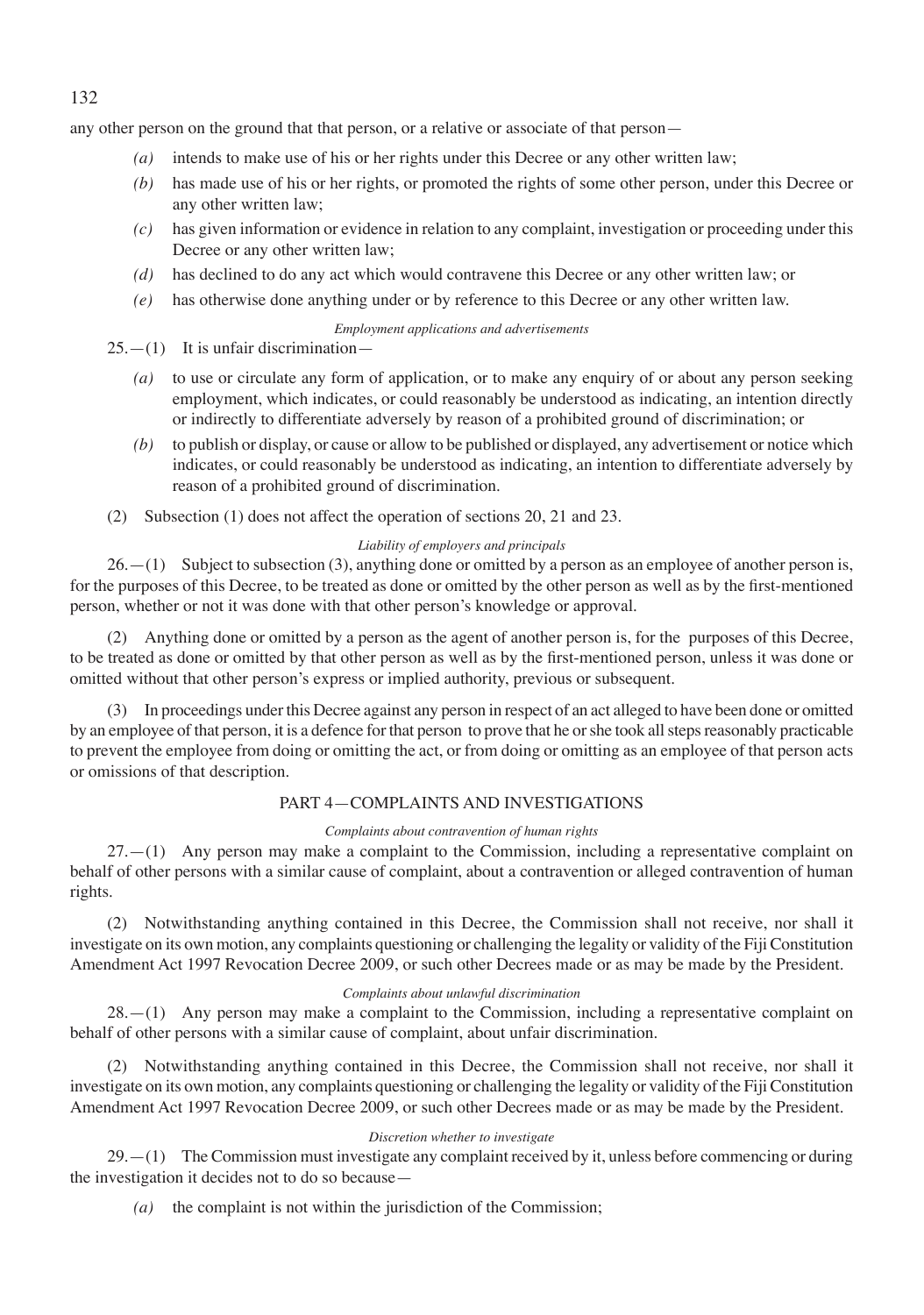- *(b)* the complaint is trivial, frivolous, vexatious or not made in good faith
- *(c)* the complainant, or a person acting on his or her behalf, has brought proceedings relating to the same matter in a court or tribunal;
- *(d)* the complainant has available another remedy or channel of complaint that the complainant could reasonably be expected to use;
- *(e)* the complainant has not a sufficient interest in the complaint;
- *(f)* the person alleged to be aggrieved does not desire that the complaint be investigated;
- *(g)* the complaint has been delayed too long to justify an investigation;
- *(h)* the Commission has before it matters more worthy of its attention; or
- *(i)* the resources of the Commission are insufficient for adequate investigation,

and may defer or discontinue an investigation for any of these reasons.

(2) No decision by the Commission to decline, defer or discontinue an investigation into a complaint affects the Commission's power to inquire generally into a matter of its own initiative.

#### *Investigation of Commission's own motion*

30. Subject to sections 27(2) and 28(2), the Commission may investigate of its own motion any act, omission, practice, requirement or condition which is or appears to be unfair discrimination or a contravention of human rights or which has been referred to it by the High Court.

#### *Letters from prisoners or patients*

- 31. A letter written by—
	- *(a)* a person in custody; or
	- *(b)* a patient in a hospital,

and addressed to the Commission must be forwarded immediately, unopened and unaltered, to the Commission by the person in charge of the place or institution where the writer of the letter is detained or in which he or she is a patient.

#### *Investigation procedure*

 $32- (1)$  Before investigating any matter within its jurisdiction, the Commission must inform—

- *(a)* the complainant (if any);
- *(b)* the person alleged to be aggrieved, if not the complainant;
- *(c)* the person to whom the investigation relates; and
- *(d)* in relation to an investigation relating to a department the person holding or performing the duties of the office of Secretary of the department ,

of the Commission's intention to make the investigation.

(2) An investigation under this Decree must be conducted in private.

(3) The Commission may hear or obtain information from any person whom the Commission considers can assist in the investigation and may make whatever enquiries it thinks fit.

(4) Nothing in this Decree requires the Commission to hold any hearing and no person is entitled as of right to be heard by the Commission.

(5) The Commission must not in any report make any comment that is adverse to or derogatory of any person to whom a complaint relates without—

- *(a)* providing the person with a reasonable opportunity of being heard; and
- *(b)* fairly setting out in the report the person's defence (if any).

(6) In conducting an investigation, the Commission is not bound by the strict rules of evidence or procedure, but must act fairly at all times.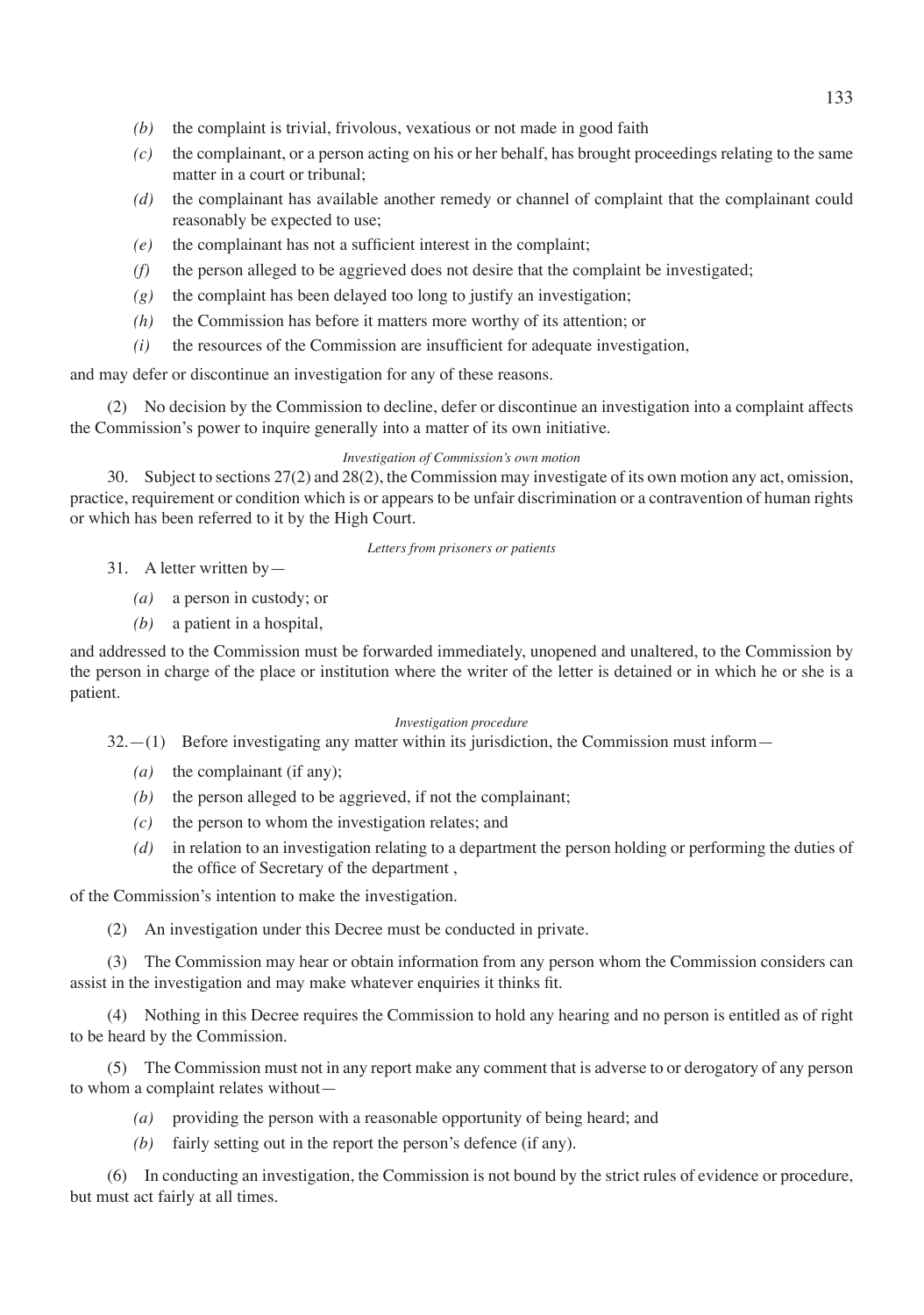#### *Conciliation*

33.—(1) The Commission may, before commencing an investigation, or during or after an investigation, call a conciliation conference of the parties to the conciliation by formally requesting, by post, telephone, facsimile, electronic mail or otherwise, the attendance of each party at a time and place specified.

(2) If a person fails to comply with a request made under subsection (1) the Commission may issue a summons requiring the person to attend a conciliation conference at a time and place specified in the summons.

(3) The objectives of a conciliation conference are to identify the matters at issue between the parties and to use the best endeavours of the Commission to secure a settlement between the parties on the matters at issue.

#### *Power to require information to be provided*

 $34. - (1)$  Subject to this section and to section 35, for the purposes of an investigation a Commissioner may, by notice in writing, require any person to furnish any information, or to produce any document, record or thing in the possession or under the control of that person that is in the opinion of the Commissioner relevant to the investigation.

(2) If a Commissioner has reason to believe that a person is able to give information relevant to an investigation, the Commissioner may, by notice in writing, require the person to attend before him or her, on a date and at the time and place specified in the notice, to answer questions relevant to the investigation.

(3) For the purposes of an investigation the Commission and a Commissioner have the same powers as a judge of the High Court in respect of the attendance and examination of witnesses and the production of documents.

(4) A person is not excused from giving information, producing a document, record or thing or answering a question when required to do so pursuant to this Decree, if the only ground for refusal is that the giving of the information, the production of the document, record or thing or the answer to the question would contravene a provision of a written law, would be contrary to the public interest, or might tend to incriminate the person or make him or her liable to a penalty; Provided that the information, document, record, thing or answer is not admissible in evidence against the person in proceedings other than proceedings for an offence against section 49.

(5) Subject to section 35, a person is not excused from giving information, producing a document, record or thing or answering a question when required to do so pursuant to this Decree on the ground that the material is commercially sensitive.

(6) Except on the trial of any person for perjury in respect of his or her sworn or affirmed testimony, or proceedings for an offence against section 49, no statement made or answer given by that or any other person in the course of any inquiry by or proceedings before the Commission or a Commissioner is admissible in evidence against any person in any court or at any inquiry or other proceedings, and no evidence in respect of proceedings before the Commission or a Commissioner must be given against any person.

#### *Disclosure of certain matters not to be required*

35.—(1) If the Attorney General certifies that the disclosure of information concerning a specified matter (including the furnishing of information in answer to a question or the disclosure to the Commission or a Commissioner of the contents of a specified document or record or the production of a specified thing) would be contrary to the public interest because it would—

- *(a)* seriously harm the commercial interests of any person or body;
- *(b)* prejudice the security, defence or international relations of the State;
- *(c)* involve the disclosure of deliberations or decisions of the Cabinet or of a committee of the Cabinet; or
- *(d)* a claim of State privilege could be made in relation to the information concerned,

the Commission or a Commissioner cannot require a person to give information concerning the matter, to answer questions concerning the matter or to produce the document, record or thing.

(2) The Commission must withhold publication of any written material which comes into its possession in the course of an investigation and which is the subject of a certificate by the Attorney General under subsection (1).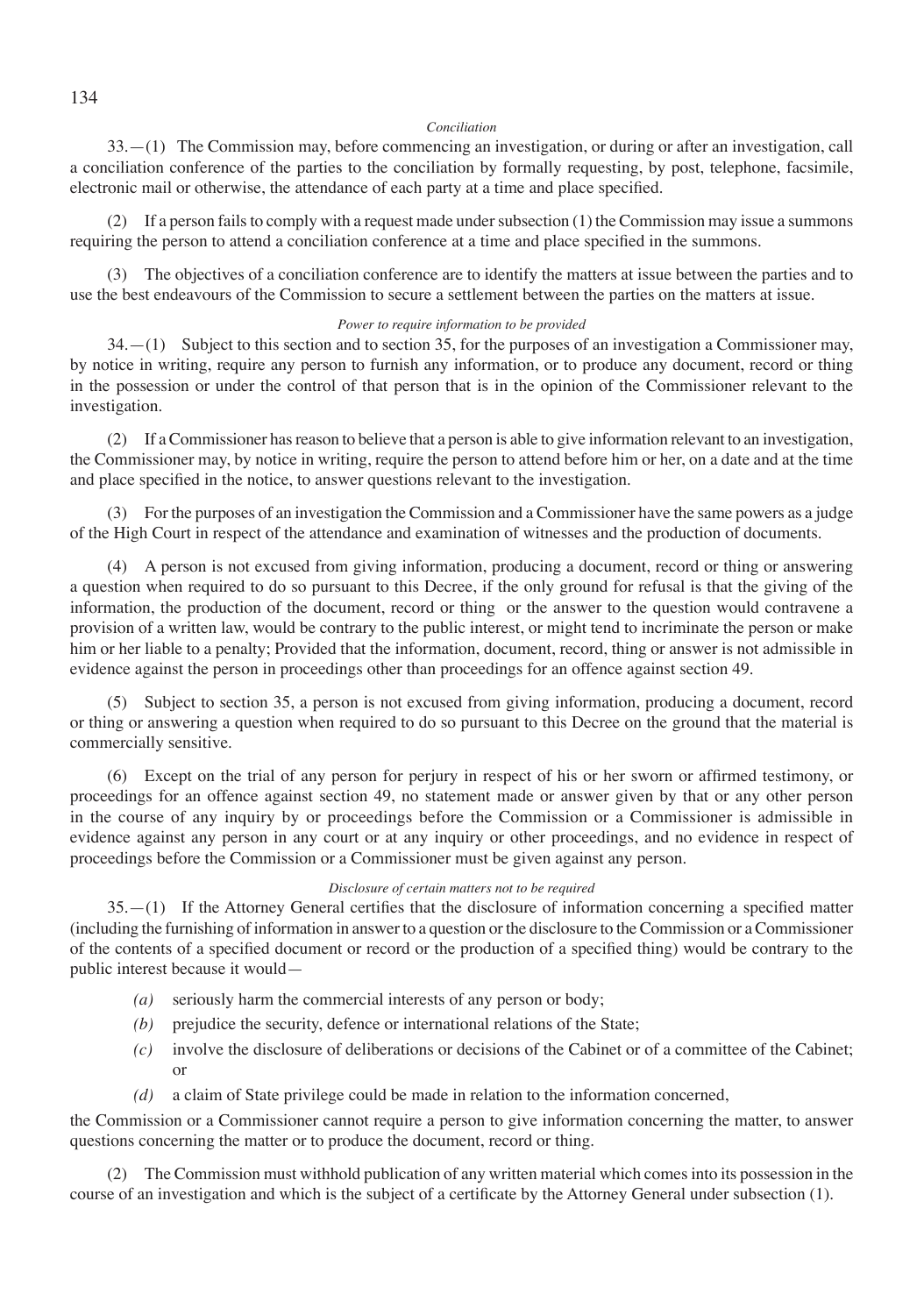#### *Procedure after investigation*

36.—(1) After completing an investigation, the Commission must inform the parties of the result of the investigation and whether, in its opinion—

- *(a)* the complaint does not have substance, or cannot be established to have substance or, in relation to an investigation of the Commission's own motion, that the matter ought not to be proceeded with; or
- *(b)* the complaint has substance or, in relation to an investigation of the Commission's own motion, that the matter ought to be proceeded with.

(2) If the Commission is of the opinion that a complaint does not have substance, or cannot be established to have substance, but considers nonetheless that it may be possible to reach a settlement between any of the parties concerned, the Commission may act as a conciliator and use its best endeavours to reach a settlement of the complaint.

(3) If the Commission is of the opinion that a complaint does not have substance, or cannot be established to have substance, or if the Commission pursuant to section 29(1) decides not to investigate, or investigate further, a complaint, it must inform the complainant of the complainant's right to bring civil proceedings before the High Court.

(4) If the Commission has investigated a complaint and is of the opinion that the complaint has substance, it must act as conciliator in relation to the complaint and use its best endeavours to effect a settlement in relation to the complaint.

(5) For the purposes of this section, "settlement" includes a satisfactory assurance by the person to whom a complaint or investigation relates against repetition of the conduct that was the subject-matter of the complaint or the investigation or against conduct of a similar kind.

(6) Whether or not it takes any of the actions referred to in subsections (2), (3) and (4), the Commission may—

- *(a)* advise the parties of their respective rights, including the complainant's right to bring proceedings in the High Court;
- *(b)* refer the complaint and, if it considers appropriate, the result of the investigation to another competent authority;
- *(c)* make recommendations to the competent authority, proposing amendments to or reform of any laws, regulations or administrative provisions or practices which have created the difficulties or hardship encountered by the complainant or the aggrieved person;
- *(d)* recommend to the relevant authority, in respect of a person who in the opinion of the Commission has contravened human rights, either prosecution of the person or the taking of other action, and the authority must consider the recommendation, take such action as it deems appropriate and advise the Commission in due course of the action it has taken.

#### *Functions of Proceedings Commissioner*

37.—(1) The functions of the Proceedings Commissioner include—

- *(a)* in relation to a complaint or an investigation of the Commission's own motion deciding whether an application should be made for an order under section 42 and, if so, making the application;
- *(b)* in relation to a complaint resulting from a failure by a party to observe the terms of a settlement on a previous occasion – deciding whether to institute proceedings against the party and, if so, instituting the proceedings;
- *(c)* in relation to a complaint or an investigation of the Commission's own motion, if it appears to the Proceedings Commissioner that a settlement has not been reached and that no action or further action by the Commission is likely to facilitate a settlement – deciding whether to institute proceedings against the person against whom the complaint was made or to whom the investigation related, and if so, instituting the proceedings.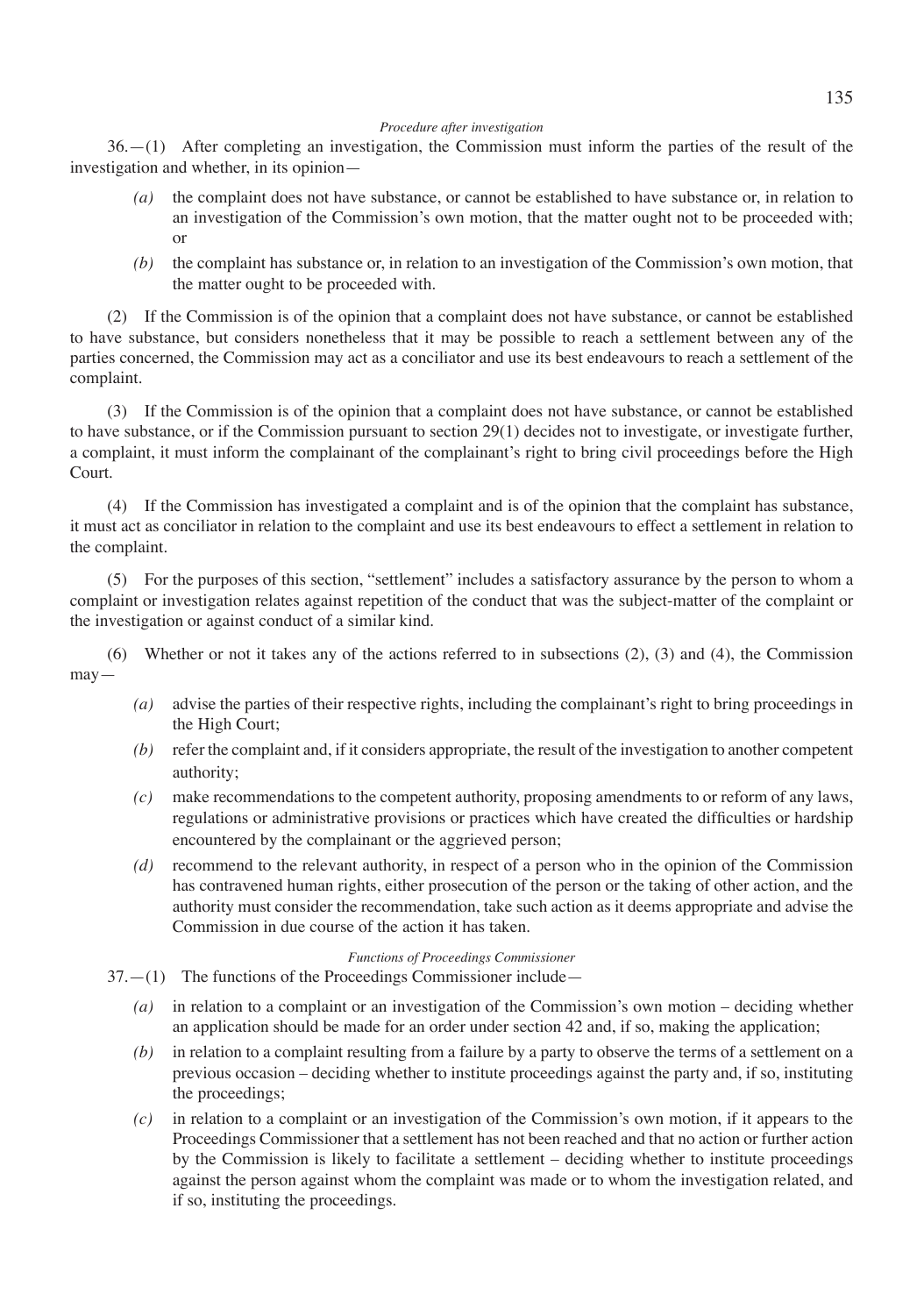136

(2) The Proceedings Commissioner must not institute proceedings against a person referred to in paragraph *(b)* or *(c)* of subsection (1) unless the Commissioner has given the person an opportunity to be heard.

(3) Notwithstanding anything contained in this Decree or any written law, the functions, powers and duties of the Proceedings Commissioner do not extend to receiving complaints against, or investigating, questioning or challenging, the legality or validity of the Fiji Constitution Amendment Act 1997 Revocation Decree 2009, or such other Decrees made or as may be made by the President.

## *Proceedings*

38.—(1) Civil proceedings in the High Court lie at the suit of the Proceedings Commissioner against a person referred to in paragraph *(b)* or *(c)* of section 37(1) for unfair discrimination or a contravention of human rights; Provided however that no proceeding which seeks to question or challenge the legality or validity of the Fiji Constitution Amendment Act 1997 Revocation Decree 2009, or such other Decrees made or as may be made by the President, shall be brought by the Proceedings Commissioner.

(2) The Proceedings Commissioner may, under subsection (1), bring proceedings on behalf of a class of persons if the Commissioner considers that a person referred to in paragraph *(b)* or *(c)* of section 37(1) has engaged in unfair discrimination which affects that class or has contravened the human rights in relation to that class; Provided however that no proceeding which seeks to question or challenge the legality or validity of the Fiji Constitution Amendment Act 1997 Revocation Decree 2009, or such other Decrees made or as may be made by the President, shall be brought by the Proceedings Commissioner.

(3) If proceedings are commenced by the Proceedings Commissioner under subsection (1), neither the complainant (if any) nor the aggrieved person (if not the complainant) may be an original party to the proceedings, or, unless the High Court so orders, join or be joined in the proceedings.

(4) Notwithstanding subsection (1), the complainant (if any) or the aggrieved person (if not the complainant) may bring proceedings before the High Court if—

- *(a)* the Commission is of the opinion that the complaint does not have substance or cannot be established to have substance or that the matter ought not to be proceeded with;
- *(b)* the Commission pursuant to section 29(1) decides not to investigate, or to investigate further, a complaint; or
- *(c)* the Proceedings Commissioner would be entitled to bring proceedings but—
	- (i) agrees to the complainant, in the case of a complaint, or an aggrieved person, in relation to an investigation of the Commission's own motion, bringing proceedings; or
	- (ii) decides not to take proceedings.

Provided however that no proceeding which seeks to question or challenge the legality or validity of the Fiji Constitution Amendment Act 1997 Revocation Decree 2009, or such other Decrees made or as may be made by the President, shall be brought before the High Court.

(5) Nothing in this section limits the right of any person to apply to the High Court for redress for a contravention of his or her human rights; Provided however that no proceeding which seeks to question or challenge the legality or validity of the Fiji Constitution Amendment Act 1997 Revocation Decree 2009, or such other Decrees made or as may be made by the President, shall be brought before the High Court.

# *Right of Proceedings Commissioner to appear in High Court*

39.—(1) The Proceedings Commissioner may appear and be heard in the High Court or the Court of Appeal in relation to any proceedings under section 38, whether or not the Proceedings Commissioner is or was a party to the proceedings.

(2) With leave of the court, tribunal or arbitrator, the Proceedings Commissioner may appear and be heard in relation to any proceedings before a court, tribunal or arbitrator in which human rights are in issue.

(3) If the Proceedings Commissioner appears before any court, tribunal or arbitrator he or she may, unless the rules of procedure of the court, tribunal or arbitrator otherwise provide—

- *(a)* appear in person or by a legal practitioner;
- *(b)* adduce evidence and cross-examine witnesses, unless the proceedings are by way of appeal,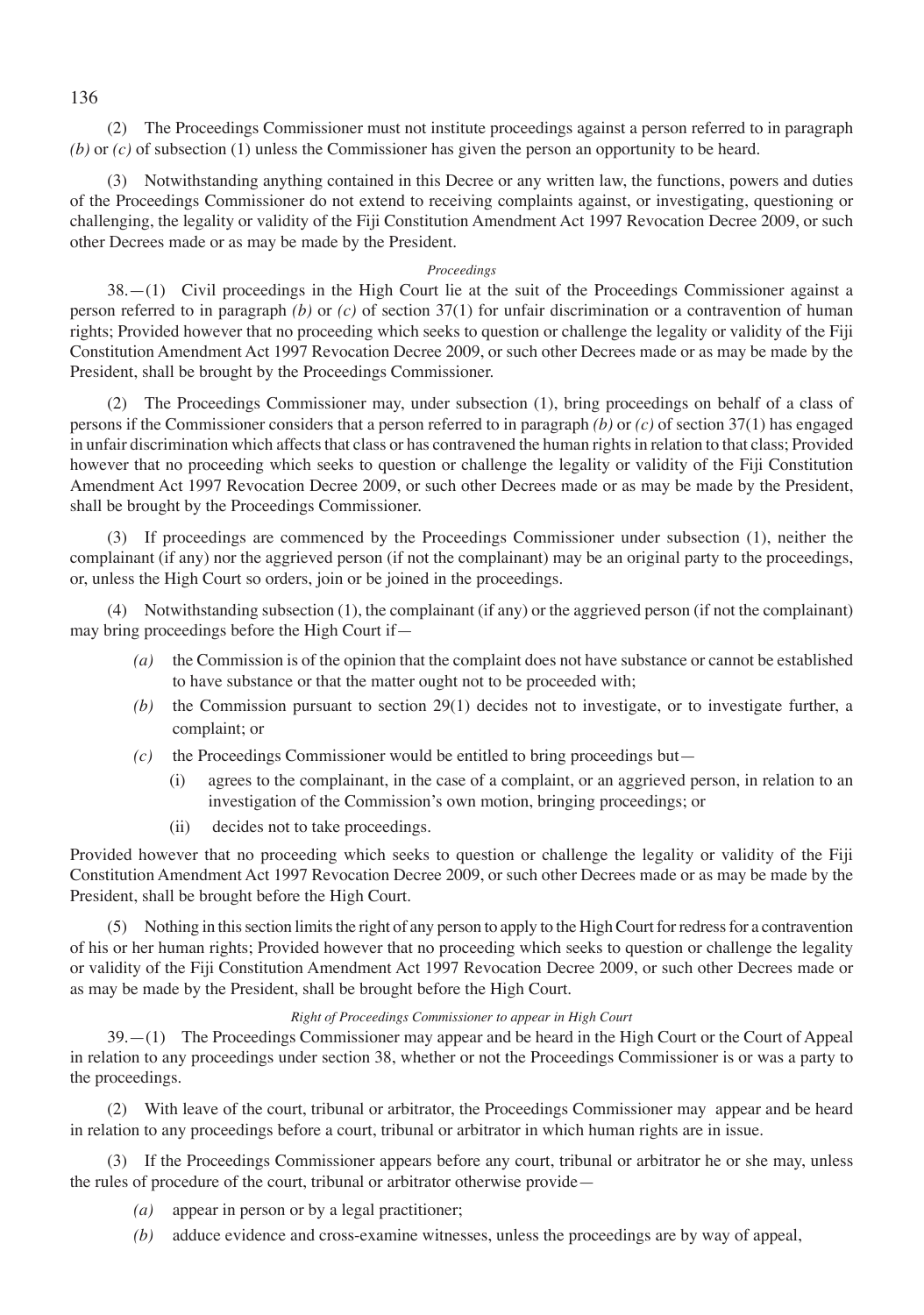#### *Remedies*

40.—(1) In any proceedings before the High Court brought under section 38 by the Proceedings Commissioner, a complainant or an aggrieved person, the plaintiff may seek any or all of the remedies described in subsection (2) of this section.

(2) If in any proceedings as mentioned in subsection (1) the High Court is satisfied on the balance of probabilities that the defendant has engaged in unfair discrimination or has contravened human rights, it may grant one or more of the following remedies—

- *(a)* a declaration that the defendant has engaged in unfair discrimination or has contravened human rights;
- *(b)* an order restraining the defendant from continuing or repeating the conduct complained of or causing or permitting others to engage in conduct of the same kind or of any similar kind specified in the order;
- *(c)* damages in accordance with section 41;
- *(d)* an order that the defendant perform any act specified in the order with a view to redressing any loss or damage suffered by the complainant or the aggrieved person or to preventing conduct of a similar kind in the future;
- *(e)* a declaration that a contract requiring performance of anything that constitutes unfair discrimination or contravenes human rights is void and unenforceable;
- *(f)* such other relief as the High Court thinks fit.

(3) It is not a defence to proceedings under this section that the unfair discrimination or contravention of human rights was unintentional or without negligence on the part of the defendant, but the High Court must take the conduct of the defendant into account in deciding what remedy, if any, to grant.

(4) In any proceedings under section 38, the High Court may make such award as to costs as it thinks fit, whether or not it grants any other remedy.

(5) If the Proceedings Commissioner is a party to proceedings, any costs in the proceedings awarded against the Commissioner under subsection (4) must be paid by the Commission and the Commission is not entitled to be indemnified by the complainant or, as the case may be, the aggrieved person for such costs.

(6) Notwithstanding anything contained in this Decree, the High Court shall not have the jurisdiction to accept, hear, determine, or in any other way entertain, any proceeding or any application of any form whatsoever in a proceeding, which seeks to question or challenge the legality or validity of the Fiji Constitution Amendment Act 1997 Revocation Decree 2009, or such other Decrees made or as may be made by the President, and the High Court shall not have the jurisdiction to grant any remedies in these proceedings or applications.

(7) Any proceeding of any form whatsoever, as well as any application of any form whatsoever in a proceeding, seeking to challenge the validity or legality of the Fiji Constitution Amendment Act 1997 Revocation Decree 2009 (Decree No. 1) or any other Decrees made by the President from 10 April 2009 or as may be made by the President, shall wholly terminate immediately upon the commencement of this Decree, and a Certificate to that effect shall be issued by the Chief Registrar to all parties to the proceeding.

#### *Damages*

41.—(1) In proceedings under section 38 for unfair discrimination or a contravention of human rights, the High Court may award damages against the defendant in respect of any one or more of the following—

- *(a)* pecuniary loss suffered or expense incurred by the complainant or the aggrieved person as a result of the conduct complained of;
- *(b)* expenses reasonably incurred by the complainant or the aggrieved person in seeking redress for the conduct complained of;
- *(c)* loss of any benefit, whether or not of a monetary kind which the complainant or the aggrieved person might reasonably have been expected to obtain but for the conduct complained of;
- *(d)* humiliation, loss of dignity and injury to feelings of the complainant or the aggrieved person.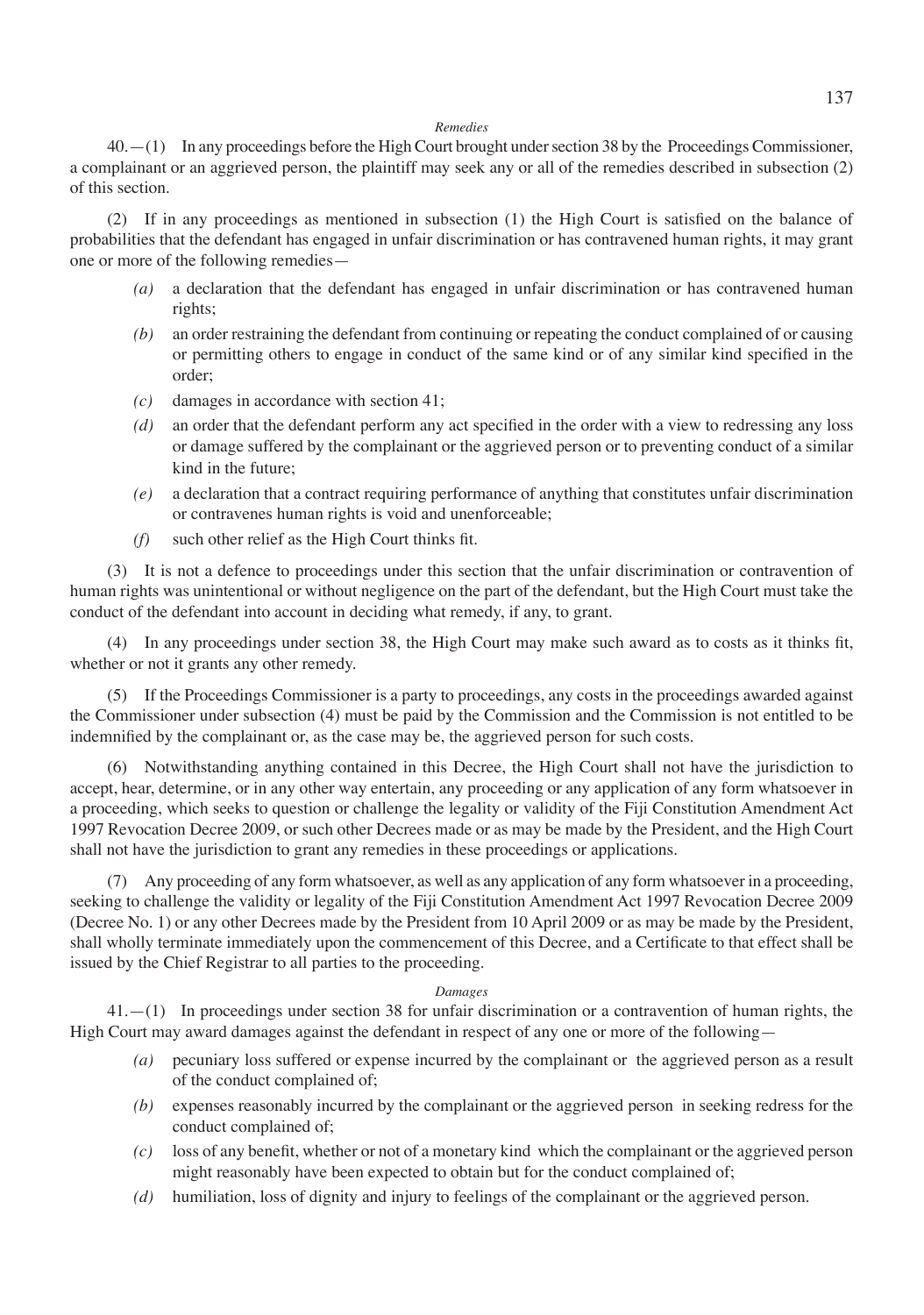(2) Subject to subsection (3), the Commission must pay any damages recovered by the Proceedings Commissioner under this section to the complainant or the aggrieved person on whose behalf the proceedings were brought.

(3) If the complainant or the aggrieved person is an unmarried minor or a person of unsound mind the Proceedings Commissioner may, in his or her discretion, pay the damages to the Public Trustee or to any person or trustee corporation acting as the trustee of the property of that person.

## *Power to make interim order*

42.—(1) In respect of any matter which is the subject of an investigation by the Commission and in which the High Court has or may have jurisdiction, a judge may make an interim order if he or she is satisfied that it is necessary in the interests of justice to make the order to preserve the position of the parties pending the result of the investigation and the final determination of any proceedings resulting from the investigation.

(2) An application for an interim order under subsection (1) may be made by the Proceedings Commissioner or, in a case to which section 38(4) applies, the complainant or the aggrieved person.

(3) A copy of an application under subsection (3) must be served on the defendant who must be given an opportunity to be heard before a decision on the application is made

(4) If an interim order has been made, the defendant may appeal to the Court of Appeal to rescind or vary the order, unless the order was made with the defendant's consent.

(5) Notwithstanding anything contained in this Decree, the High Court shall not have the jurisdiction to accept, hear, determine, or in any other way entertain, any proceeding or any application of any form whatsoever in a proceeding, which seeks to question or challenge the legality or validity of the Fiji Constitution Amendment Act 1997 Revocation Decree 2009, or such other Decrees made or as may be made by the President, and the High Court shall not have the jurisdiction to grant any remedies in these proceedings or applications.

(6) Any proceeding of any form whatsoever, as well as any application of any form whatsoever in a proceeding, seeking to challenge the validity or legality of the Fiji Constitution Amendment Act 1997 Revocation Decree 2009 (Decree No. 1) or any other Decrees made by the President from 10 April 2009 or as may be made by the President, shall wholly terminate immediately upon the commencement of this Decree, and a Certificate to that effect shall be issued by the Chief Registrar to all parties to the proceeding.

# *Substantial merits, evidence and hearings*

43. In any proceedings under this Decree before the High Court, the court—

- *(a)* must act according to equity, good conscience and the substantial merits of the case, without regard to technicalities;
- *(b)* may receive as evidence any statement, document, information or matter that will or might in the court's opinion assist it to deal effectively with the matters before it, whether or not it would be admissible but for this section;
- *(c)* may, if it considers it desirable to do so—
	- (i) order that any hearing held by it be heard in private, either in whole or part;
	- (ii) make an order prohibiting the publication of any report or account of the evidence or other proceedings before it (whether heard in public or in private) either in whole or in part;
	- (iii) make an order prohibiting the publication of any book or document produced at the hearing.

# PART 5—MISCELLANEOUS

#### *Annual Report*

44.—(1) Without limiting the right of the Commission to report at any other time, the Commission must, within 3 months after the end of each financial year, furnish to the President a report on the exercise of its functions under this Decree during the year, and must submit a copy to the Prime Minister.

(2) Following submission of the Annual Report to the President and Prime Minister, the Commission must hold a public meeting at a time and place it fixes to discuss the contents of the Annual Report and the carrying out of its functions during the year.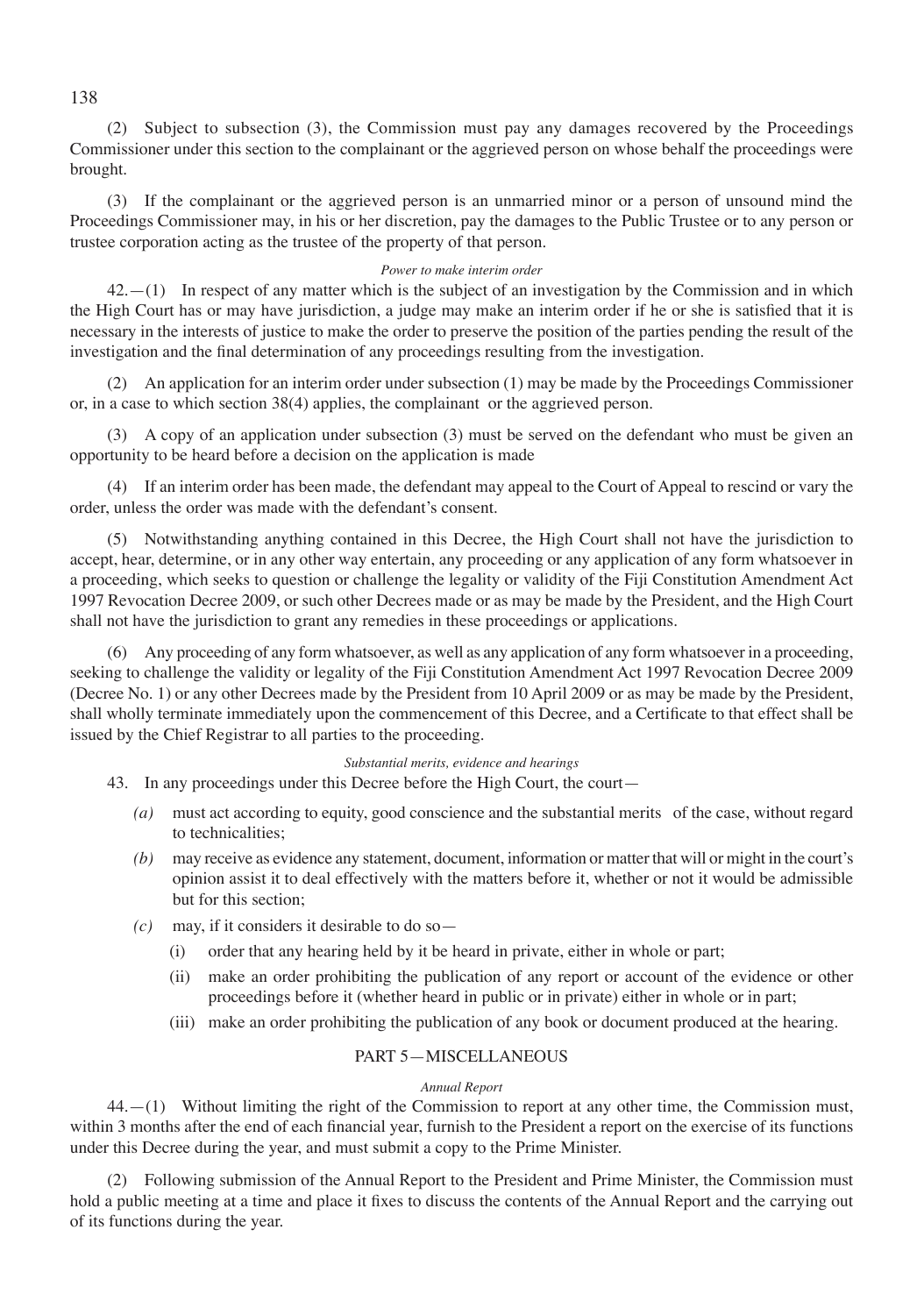# 139

#### *Delegation of functions by Commission or Commissioner*

45.—(1) The Commission may from time to time by writing under the hand of the Chairperson, delegate to a Commissioner any of the functions or powers of the Commission under this Decree, except the functions set out in section 11 of this Decree, this power of delegation, and the power to make any report under this Decree.

(2) With the prior written approval of the Minister, any Commissioner may from time to time, by writing under his or her hand, delegate to any employee of the Commission any of the Commissioner's powers under this Decree, except this power of delegation and the power to make any report under this Decree.

#### *Nature of delegation*

 $46.$  -(1) The following provisions apply to a delegation under section  $45-$ 

- *(a)* it may be made to a specified person or to the holder for the time being of a specified office or to the holders of offices of a specified class;
- *(b)* it may be made subject to such restrictions and conditions as the Commission or Commissioner thinks fit, and may be made either generally in relation to any particular case or class of cases;
- *(c)* it is revocable at will and no such delegation prevents the exercise of any function by the Commission or Commissioner, as the case may be;
- *(d)* until revoked, it continues in force according to its terms and if, in the case of a delegation by a Commissioner, the Commissioner by whom it was made ceases to hold office, it continues to have effect as if made by his or her successor.

(2) A person purporting to exercise any power of the Commission or of a Commissioner by virtue of a delegation under section 45 must, when required to do so, produce evidence of his or her authority to exercise the power.

#### *Commissioners and employees to maintain secrecy*

47.—(1) Subject to this section, a Commissioner or any employee of the Commission who, either directly or indirectly and either while remaining or after ceasing to be a Commissioner or employee, makes a record of, or divulges or communicates to any person, any information acquired in the performance of his or her duties under this Decree, commits an offence and is liable on conviction to a fine of \$5,000.

(2) Subsection (1) does not prevent a Commissioner or an employee of the Commission from making a record of, or divulging or communicating to any person information acquired by the Commissioner or the employee in the performance of his or her duties for purposes connected with the performance of the functions of the Commission under this Decree.

(3) Subsection (1) does not prevent the Commission from disclosing in a report made under this Decree any matter which in the Commission's opinion ought to be disclosed in the course of setting out the grounds for the conclusions and recommendations contained in the report.

Subsection (1) does not prevent the Commission from disclosing information or making a statement to the public or a section of the public with respect to the performance of the functions of the Commission.

(5) The Commission must not, in disclosing information or making a statement under subsection (4), disclose the name of a complainant or aggrieved person or any other information that would enable the complainant or aggrieved person to be identified unless it is fair and reasonable in all the circumstances to do so.

#### *Protection from suit*

48. Neither the Commission, a Commissioner nor an employee of the Commission is liable to an action, suit or proceeding for or in relation to an act done or omitted to be done in good faith in exercise or purported exercise of a power or authority conferred by this Decree.

#### *Offences*

 $49$ .—(1) A person who refuses or fails, without reasonable excuse—

- *(a)* to attend before the Commission or a Commissioner;
- *(b)* to be sworn or make an affirmation;
- *(c)* to furnish information;